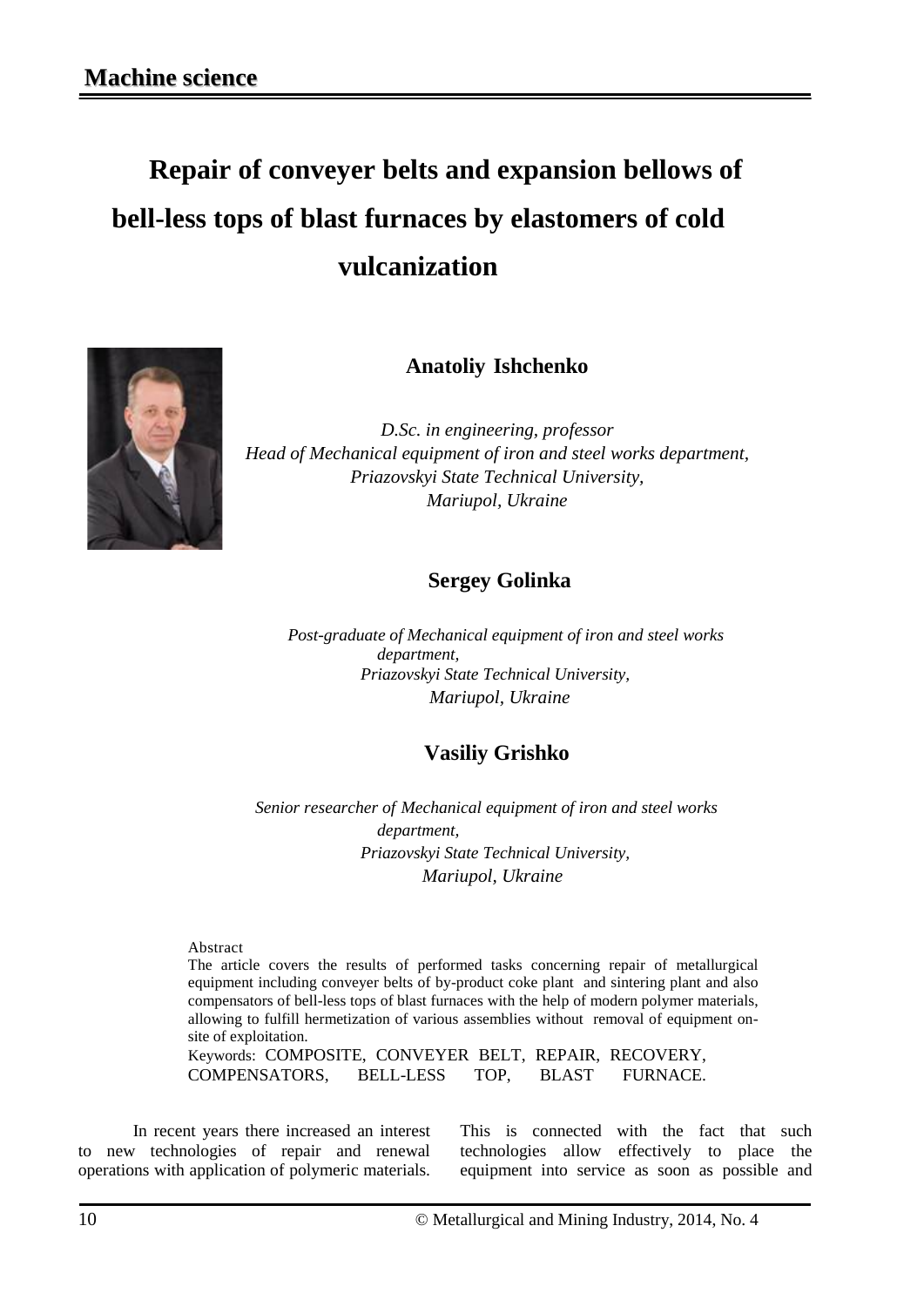avoid the necessity for permanent repair and stoppage of productive process for a long time. It refers considerably to metallurgical equipment and reconstruction first of all conveyer belts.

Two types of polymeric materials refer to two-component elastomers, which allow to solve the problem of conveyer belts. The first one is twopack glue (for example, of German company «Tip-Top»), which is applied with a thin layer and allows both to join the belts and repair of certain failures with application of prepared patches.

The second one is multifunctional shapegenerating two-component elastomer, which allows to grow worn out and damaged areas by material itself without application of patches. At the same time they may fulfill a function of glue, considering their increased adhesive properties (elastomer "diagum" of DIAMANT Metallplastic GmbH Company may be referred to such materials). Priazovskyi State Technical University accumulated unique experience of application of such elastomers in coke chemistry and metallurgy. Let us consider first the recovery process of conveyer belt. Their damage in the process of exploitation may be of various characters. Figure 1 shows the main and possible types of conveyer belts damages, taking place on one of the coke and by-product processes. Among these are:

- Long cuttings of any length (both interface and blind);
- Reach-through breakdowns of conveyer belts;
- Damages of belt borders;
- Crossed cuttings of rubber-fabric belts up to 20% of the belt.



**Figure 1.** Possible types of conveyer belts damages: 1- long cutting; 2 - reach-through breakdown; 3 – damage of belt border.

Traditional technology of reclamation work lies in the following. Repair of reach-through breakdowns and cuttings of cloth belt 20 – 25 mm in size are fulfilled on the conveyer in the area of minimum tension of the belt.

Primary sectoring of stages of fault locations with the help of samples is fulfilled. The samples feature the set of rectangles. The smallest sample should recover the damaged piece not less than  $\delta$ =10 mm across-track of the belt and a=60 – 100 mm – lengthwise (fig.1).

Splicing of damaged piece is then fulfilled, rubber lining by a pattern is sliced with the help of special gripper layer by layer and forms stages for patches of squared shape. Then the surfaces of prepared patches are skinned, defatted and greased twice with special glue with further drying, first time- till complete drying, the second time – till

formation of adhered layer. After this the patches one by one are applied and rolled down. Before cut by steps gash is filled in layers in the wake of size rising of patches. Then according to traditional technology, it is necessary to fulfill the vulcanization process at  $t = 145^0(\pm 5^0C)$  and pressure 1.0 MPa with further press cooling up to  $t = 70^{\circ}$ C. Such process certainly requires conveyer break not less than for a shift and that is why in certain cases, it is necessary to install check clamps, which strap the gust. Within nearest stop the clamp should be removed and the above described operational flow should be fulfilled.

However such technology relates more to the steel-reinforced belts, and rubber-fabric in conditions of continuous coke-chemical or agglomerative production, where scheduled outage under repair may occur once per month, such Ushaped rough mountings destroy the tape base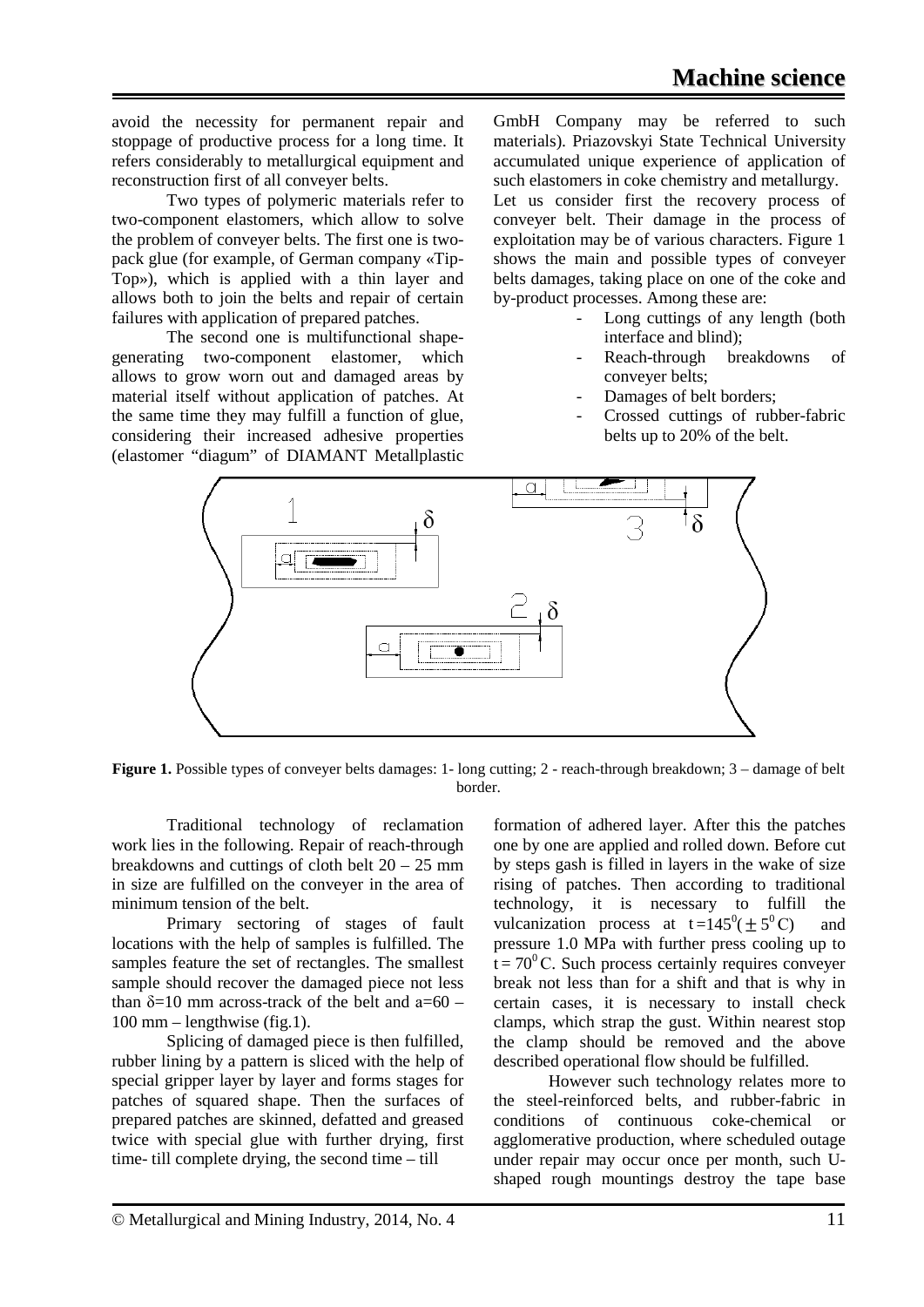gradually, passing through the areas of bending, which leads to its breakdown.

Two-pack glues, for example «Tip- Top», allow to solve the problem of performance restoration of conveyer much more quickly, as their application excludes glue drying and patch curing with further cooling. But herein the described methodology of patch preparation and stepped layer-by-layer preparation of the belt remains and requires rather long time. One more fact, which restricts application of two-pack glues, is their low thermal endurance (up to  $80^{\circ}$ C), while

| <b>Table 1.</b> Technical characteristics of "diagum" |  |  |
|-------------------------------------------------------|--|--|
|-------------------------------------------------------|--|--|

transporting of hot coke the temperature of mass may exceed  $100^{\circ}$ C.

In connection with this, in Priazovskyi State Technical University there was developed technology of further time cutting for repair of belts and increase of thermal endurance of lining patch by means of application of two-component shape-generating elastomers , which posses unique glue properties and may fill the gashes on defective areas of the belt. Among these are such materials as "diagum" of of DIAMANT Metallplastic GmbH Company with following technical characteristics (Table1).

| 100:30<br>100:30<br>Weight flow ratio<br>black<br>black<br>Цвет смеси<br>Density (ready mix) g/cm <sup>3</sup><br>1.1<br>1.1<br>Initial viscosity $25\degree C$<br>thixotropic<br>fluid<br>Output time<br>10<br>10<br>$At + 20^0 C$ , min<br>+23 <sup>0</sup> C, min<br>$5 - 10$<br>$5 - 10$<br>Final hardness at<br>8<br>8<br>10 -15 $\rm ^{0}C$ , days.<br>6<br>6<br>Room temperature, days<br>$+40^{\circ}$ C, hour<br>12<br>12<br>+60 $\mathrm{^0C}$ , hour<br>8<br>8<br>Hardness 80 % at<br>24<br>24<br>room temperature, hour<br>$+40^{\circ}$ C, hour<br>10<br>10<br>$+ 60^{\circ}$ C, hour<br>6<br>6<br>Shore hardness (at<br>room temperature)<br>75<br>80<br>1day<br>85<br>78<br>$2 \text{ day}$<br>90<br>85<br>7 day<br>longitudinal strength DIN 53455,<br>38<br>40<br>MPa<br>Elongation at failure according to<br>$400 - 500$<br>$500 - 600$<br>DIN 53455, %<br>E - DIN 53455 module, MPa<br>$200 - 350$<br>$300 - 350$<br>Range of operating temperatures,<br>$-40/ +120$<br>$-40/ +120$<br>${}^{0}C$<br>Chemical resistance<br>Chemically stable to:<br>natural oils, diesel fuel, petroleum, salt, water, sea water | Material              | $Diagum - P$                                              | Diagum - Fl |  |
|--------------------------------------------------------------------------------------------------------------------------------------------------------------------------------------------------------------------------------------------------------------------------------------------------------------------------------------------------------------------------------------------------------------------------------------------------------------------------------------------------------------------------------------------------------------------------------------------------------------------------------------------------------------------------------------------------------------------------------------------------------------------------------------------------------------------------------------------------------------------------------------------------------------------------------------------------------------------------------------------------------------------------------------------------------------------------------------------------------------------------------------|-----------------------|-----------------------------------------------------------|-------------|--|
|                                                                                                                                                                                                                                                                                                                                                                                                                                                                                                                                                                                                                                                                                                                                                                                                                                                                                                                                                                                                                                                                                                                                      |                       |                                                           |             |  |
|                                                                                                                                                                                                                                                                                                                                                                                                                                                                                                                                                                                                                                                                                                                                                                                                                                                                                                                                                                                                                                                                                                                                      |                       |                                                           |             |  |
|                                                                                                                                                                                                                                                                                                                                                                                                                                                                                                                                                                                                                                                                                                                                                                                                                                                                                                                                                                                                                                                                                                                                      |                       |                                                           |             |  |
|                                                                                                                                                                                                                                                                                                                                                                                                                                                                                                                                                                                                                                                                                                                                                                                                                                                                                                                                                                                                                                                                                                                                      |                       |                                                           |             |  |
|                                                                                                                                                                                                                                                                                                                                                                                                                                                                                                                                                                                                                                                                                                                                                                                                                                                                                                                                                                                                                                                                                                                                      |                       |                                                           |             |  |
|                                                                                                                                                                                                                                                                                                                                                                                                                                                                                                                                                                                                                                                                                                                                                                                                                                                                                                                                                                                                                                                                                                                                      |                       |                                                           |             |  |
|                                                                                                                                                                                                                                                                                                                                                                                                                                                                                                                                                                                                                                                                                                                                                                                                                                                                                                                                                                                                                                                                                                                                      |                       |                                                           |             |  |
|                                                                                                                                                                                                                                                                                                                                                                                                                                                                                                                                                                                                                                                                                                                                                                                                                                                                                                                                                                                                                                                                                                                                      |                       |                                                           |             |  |
|                                                                                                                                                                                                                                                                                                                                                                                                                                                                                                                                                                                                                                                                                                                                                                                                                                                                                                                                                                                                                                                                                                                                      |                       |                                                           |             |  |
|                                                                                                                                                                                                                                                                                                                                                                                                                                                                                                                                                                                                                                                                                                                                                                                                                                                                                                                                                                                                                                                                                                                                      |                       |                                                           |             |  |
|                                                                                                                                                                                                                                                                                                                                                                                                                                                                                                                                                                                                                                                                                                                                                                                                                                                                                                                                                                                                                                                                                                                                      |                       |                                                           |             |  |
|                                                                                                                                                                                                                                                                                                                                                                                                                                                                                                                                                                                                                                                                                                                                                                                                                                                                                                                                                                                                                                                                                                                                      |                       |                                                           |             |  |
|                                                                                                                                                                                                                                                                                                                                                                                                                                                                                                                                                                                                                                                                                                                                                                                                                                                                                                                                                                                                                                                                                                                                      |                       |                                                           |             |  |
|                                                                                                                                                                                                                                                                                                                                                                                                                                                                                                                                                                                                                                                                                                                                                                                                                                                                                                                                                                                                                                                                                                                                      |                       |                                                           |             |  |
|                                                                                                                                                                                                                                                                                                                                                                                                                                                                                                                                                                                                                                                                                                                                                                                                                                                                                                                                                                                                                                                                                                                                      |                       |                                                           |             |  |
|                                                                                                                                                                                                                                                                                                                                                                                                                                                                                                                                                                                                                                                                                                                                                                                                                                                                                                                                                                                                                                                                                                                                      |                       |                                                           |             |  |
|                                                                                                                                                                                                                                                                                                                                                                                                                                                                                                                                                                                                                                                                                                                                                                                                                                                                                                                                                                                                                                                                                                                                      |                       |                                                           |             |  |
|                                                                                                                                                                                                                                                                                                                                                                                                                                                                                                                                                                                                                                                                                                                                                                                                                                                                                                                                                                                                                                                                                                                                      |                       |                                                           |             |  |
|                                                                                                                                                                                                                                                                                                                                                                                                                                                                                                                                                                                                                                                                                                                                                                                                                                                                                                                                                                                                                                                                                                                                      |                       |                                                           |             |  |
|                                                                                                                                                                                                                                                                                                                                                                                                                                                                                                                                                                                                                                                                                                                                                                                                                                                                                                                                                                                                                                                                                                                                      |                       |                                                           |             |  |
|                                                                                                                                                                                                                                                                                                                                                                                                                                                                                                                                                                                                                                                                                                                                                                                                                                                                                                                                                                                                                                                                                                                                      |                       |                                                           |             |  |
|                                                                                                                                                                                                                                                                                                                                                                                                                                                                                                                                                                                                                                                                                                                                                                                                                                                                                                                                                                                                                                                                                                                                      |                       |                                                           |             |  |
|                                                                                                                                                                                                                                                                                                                                                                                                                                                                                                                                                                                                                                                                                                                                                                                                                                                                                                                                                                                                                                                                                                                                      |                       |                                                           |             |  |
|                                                                                                                                                                                                                                                                                                                                                                                                                                                                                                                                                                                                                                                                                                                                                                                                                                                                                                                                                                                                                                                                                                                                      |                       |                                                           |             |  |
|                                                                                                                                                                                                                                                                                                                                                                                                                                                                                                                                                                                                                                                                                                                                                                                                                                                                                                                                                                                                                                                                                                                                      |                       |                                                           |             |  |
|                                                                                                                                                                                                                                                                                                                                                                                                                                                                                                                                                                                                                                                                                                                                                                                                                                                                                                                                                                                                                                                                                                                                      |                       |                                                           |             |  |
|                                                                                                                                                                                                                                                                                                                                                                                                                                                                                                                                                                                                                                                                                                                                                                                                                                                                                                                                                                                                                                                                                                                                      |                       |                                                           |             |  |
|                                                                                                                                                                                                                                                                                                                                                                                                                                                                                                                                                                                                                                                                                                                                                                                                                                                                                                                                                                                                                                                                                                                                      |                       |                                                           |             |  |
|                                                                                                                                                                                                                                                                                                                                                                                                                                                                                                                                                                                                                                                                                                                                                                                                                                                                                                                                                                                                                                                                                                                                      |                       |                                                           |             |  |
|                                                                                                                                                                                                                                                                                                                                                                                                                                                                                                                                                                                                                                                                                                                                                                                                                                                                                                                                                                                                                                                                                                                                      | Relatively stable to: | inorganic acids and alkalis (concentration 10 %), benzine |             |  |
| Unstable to:<br>ketones, ethers, alkohole.                                                                                                                                                                                                                                                                                                                                                                                                                                                                                                                                                                                                                                                                                                                                                                                                                                                                                                                                                                                                                                                                                           |                       |                                                           |             |  |

Application of this material during repair of defective belt areas at one of the by-product coke plants allowed to reduce repair time and also

the delay of conveyer up to 1-2 hours. Reclaimed by such material areas of the belt with various damages are shown in the figure 2.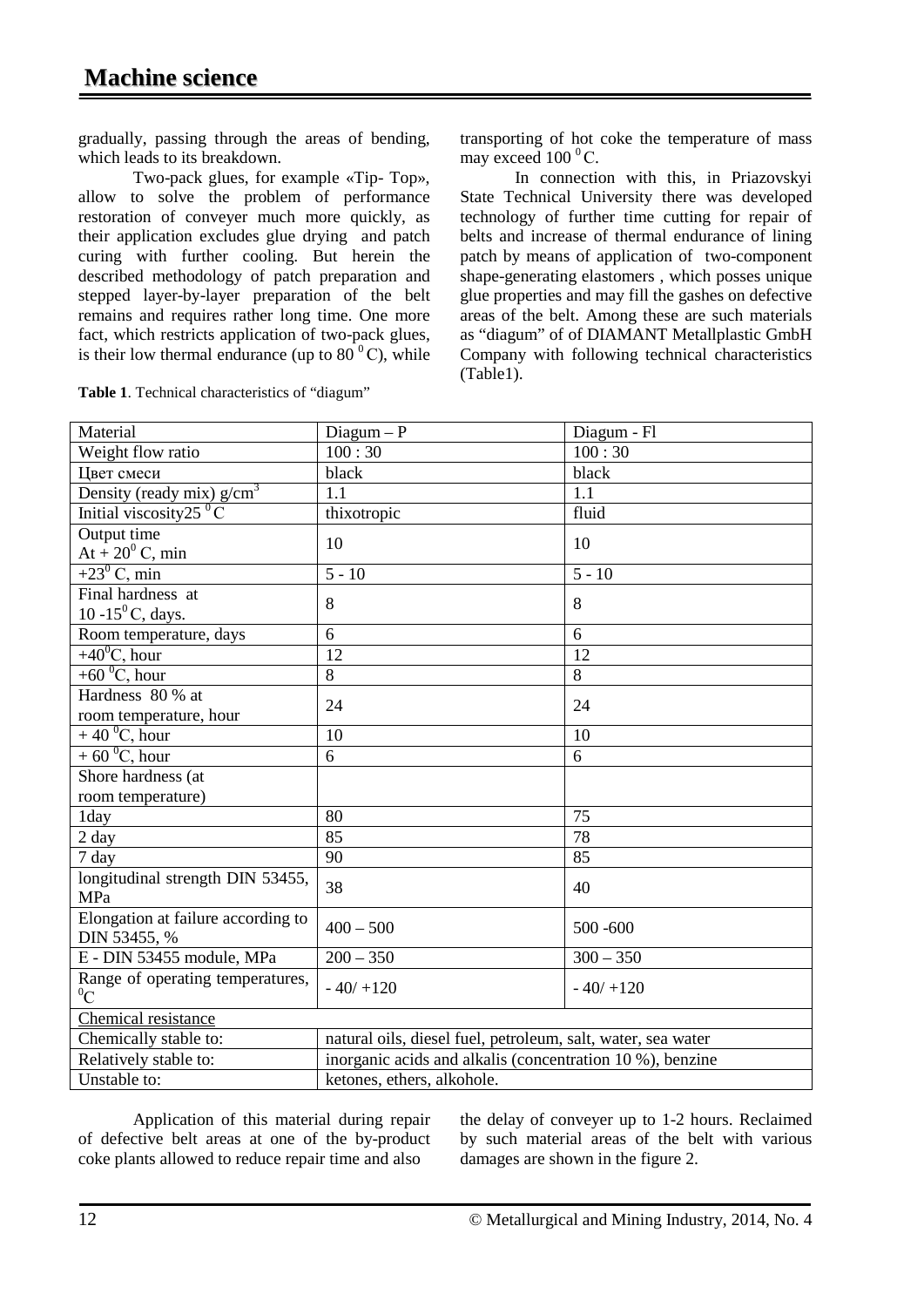

2)



a) b)

#### **Figure 2.** Damaged areas of conveyer belt before (a) and after (b) reclamation: 1 – long cutting; 2 – damage of belt border.

Exploitation results of reclaimed areas of conveyer belts proved economic efficiency and effectiveness of technologies application.

Wide range of possibilities of elastomers of cold vulcanization allowed to solve one more problem connected with reclamation of hermiticity of expansion bellows of bell-less top of blast furnace "Azovmash".

Expansion bellows are knurled cylinder courses made of multilayer stainless steel, which allow axial and angular displacements. In construction of bell-less top there used expansion bellows of three typical sizes:

- expansion bellows DU 400 mm placed on the transmission shaft of shuttle and serving for compensating of angular displacements within the limits of 5 mm.
- expansion bellows DU 400 mm, placed between fixed block body of burden valves, bearing on the columns of bell-less

top and between moveable loading hoppers. This compensator allows moving within the limit of 5 mm.

expansion bellows DU 400 mm provides assembling and replacement of equipment parts and also movement of isolation gate. Reactivity worth of the block from two expansion bellows makes 30 mm .

Defects arising during exploitation of compensators may be divided into three types:

- bends, caused by shear forces and holes, formed at this bending.
- holes, formed in result of casual touching by welding electrodes or blow during installation;
- leakage (faulty fusion) across the welding seam.

Any of these defects in case of untimely elimination because of extreme pressure of blastfurnace gas and content of flour particles in it, lead to rapid expansion of the hole and occurrence of

1)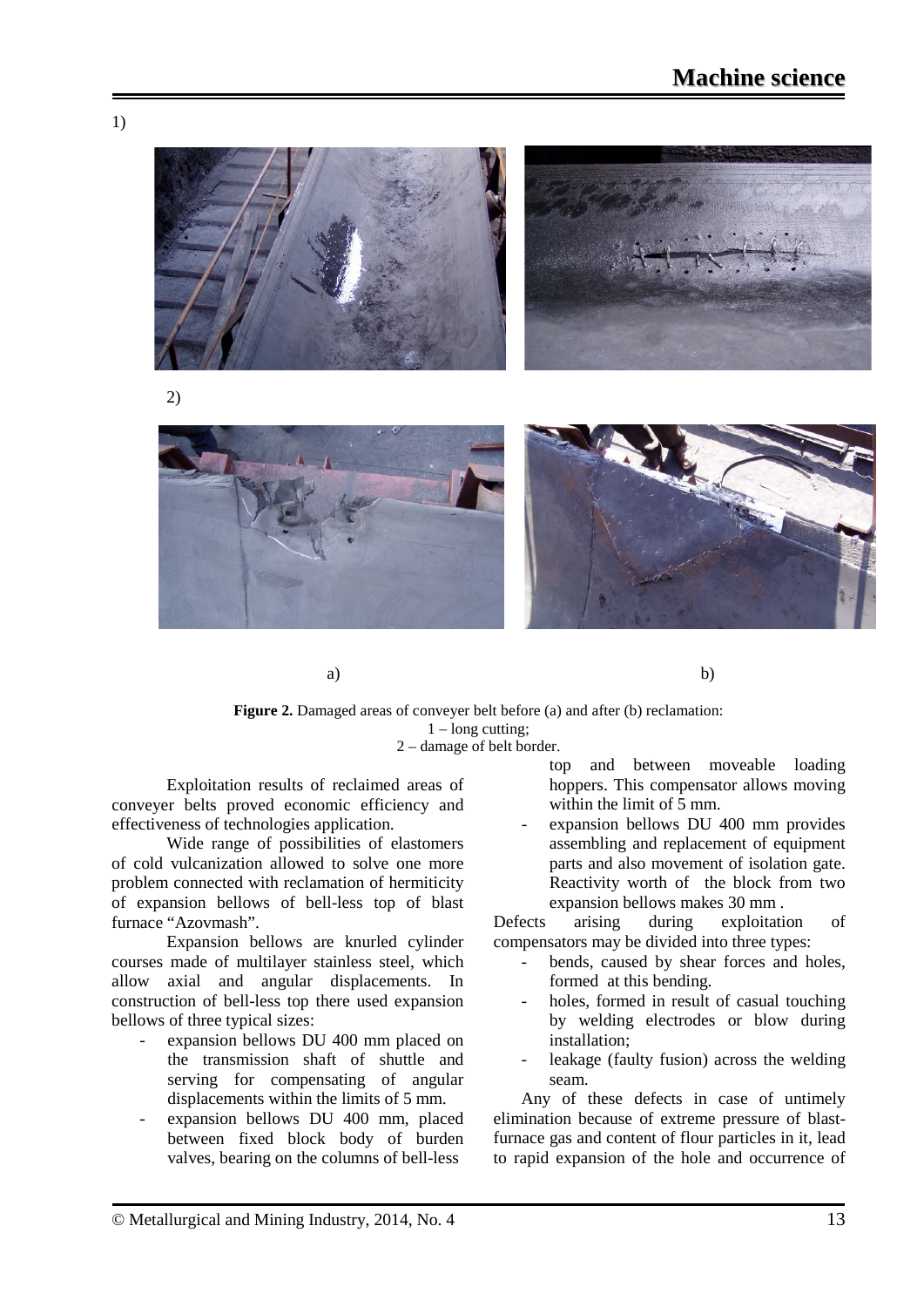emergency situation, which requires compensator replacement.

In the cases when it is necessary to eliminate numerous holes, formed as a result of jam on the compensator axis of a shuttle DU 400 mm, there was used a technique of creation of "diagum" polymer solid bed on a top of stainless surface of compensator with application of glass fabric, which is also sodden with this polymer. This technique was repeated twice.

It was rather complicated to secure airtight packing, considering the fact that this work was performed on the acting blast furnace and spacelimited environment for repair (the distance between support bearing of underslung gearing of shuttle and between block body of burden gaps was not more than 600 mm). However in 8 hours the repaired unit was operated and provided hermiticity of compensator within 1.5 hours till turn around maintenance(fig.3).



a) b) **Figure 3.** Reconstruction of compensator DU 400 before airtight packing a) and after b).

One more repair, which is fulfilled on the operating furnace, referred to hermetization of the blow with the length 150 mm and width 10 mm on the compensator DU 2000 mm. In this case the patch on the defective area was put on with the usage of "diagum" with glass fabric overlapping the defective area twice across the length and width (fig. 4a).The another case of compensator repair refers to recovery of hermiticity of welded seam of double-flanged compensator. In case of

welding of stainless thin shell with steel flange of nonuniformity of the seam also lead to "blows".

To exclude this phenomenon before installation of compensator on the blast furnace, it is checked for hermiticity by means of air discharge. Such check revealed air losses in some areas of welded seams, in consequence of which it was decided to encapsulate by "diagum" (fig. 4b). Compensator on the blast furnace was operated for long term without any notes.